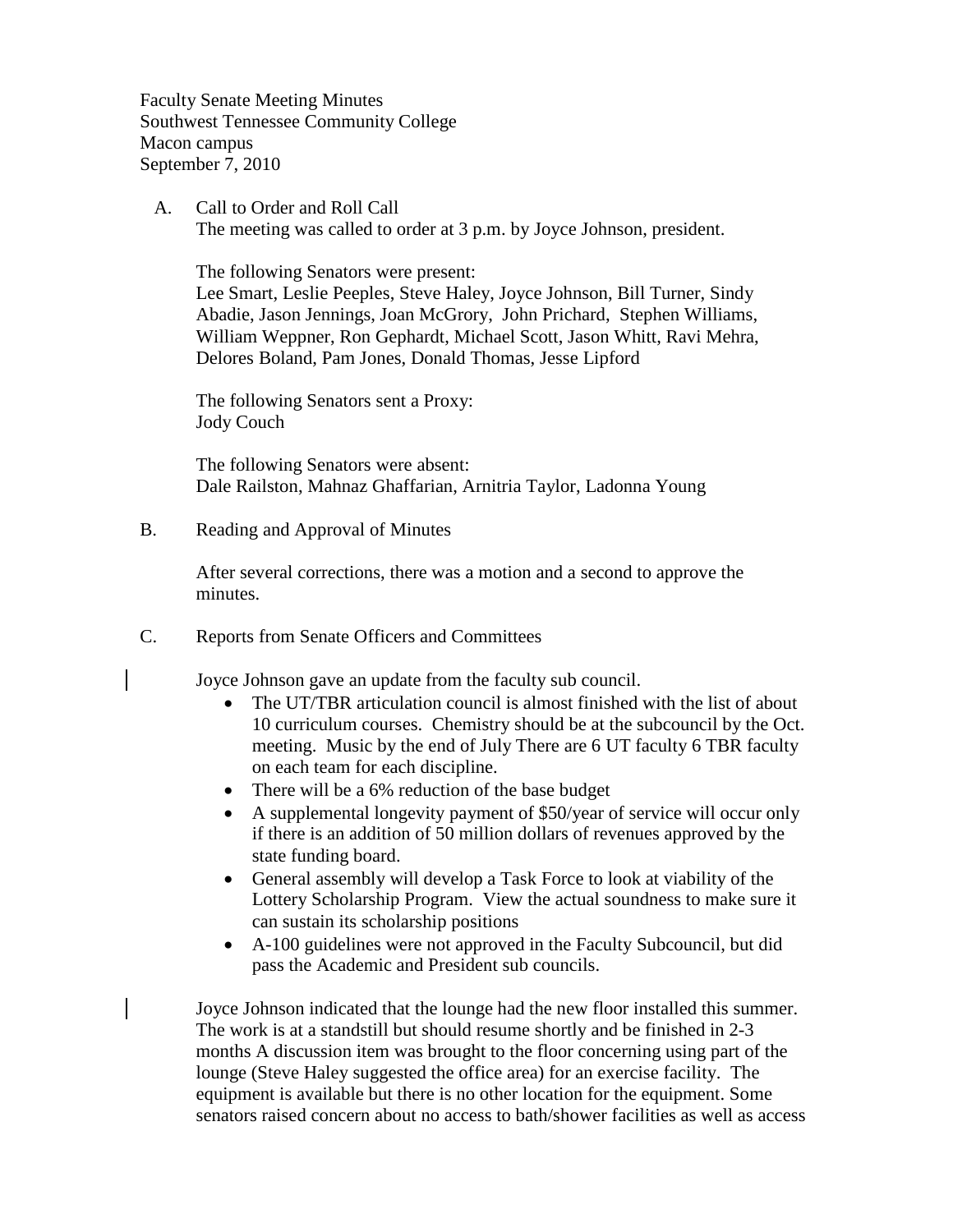to the lounge which is sometimes locked. Joyce encourage department reps to poll there faculty on their feeling to use the faculty lounge as a workout space and send the responses to her before the next meeting.

D. Old Business

The SEC has requested the FDEC review the new evaluation system. Some faculty members have voiced their concerns and opinions of the system. .After much discussion Joyce referred this to the FDEC committee, to review the system and provide recommendations to the faculty senate to send to the administration. To gain a consensus of faculty issues with the system, concerns, troubles, and updates; it was requested that department reps gather the specific issues for the committee to address, and submit these to Jason Whitt who is a member of the committee, then he will submit them to the Chair of FDEC, Mahumuda "Annie" Sultana.

#### E. New Business

Carol Tosh updated the faculty on the new financial aid procedures and enlisted the faculty's support in submitting LDA's and utilizing the reinstatement form provided on faculty self serve. Dr. Tosh indicated this revision was to minimize student repayment of financial aid if they never attend class. She took questions on registration. Lee Smart suggested they review purge procedures especially on the weekend. It was suggested the purge could be delayed to give students time to pay or complete financial aid documentation. Dr. Tosh said this was a good idea and would try to implement this by next registration. Dr. Tosh also indicated after several questions that Kathryn Johnson had some assistance funds for those students that need financial support other than financial aide, but stressed the importance of the FASB as the starting point for everything.

The faculty scholarship will be selected by committee which Jason Whitt will serve as chair. Joyce appointed Lee Smart, Sindy Abadie and Steve Williams to serve with Jason to select the recipients.

A discussion ensued about the faculty representation on the senate after the reorganization. It was agreed that this year would stay as is. It was further agreed that this should be the concern of the election committee so that next year's election would follow the representation in compliance with the bylaws (or revise the bylaws) . The election committee will be chaired by vice president Jason Whitt, and the committee members will be Delores Boland and Donald Thomas. The committee will meet and report to the senate on the best way to resolve the representation issue.

The Macon Parking issue was discussed at length. Lee Smart presented memos from Ron Parr and Stephanie Stevens on the issue. Their plan was to enlarge the Butler building lot until a new lot behind the new building can be completed in early 2011. The faculty senate had two other concerns for the senate to investigate these are: reallocation of the spaces in the existing lot and lighting in the Butler building. Lee agreed to follow up.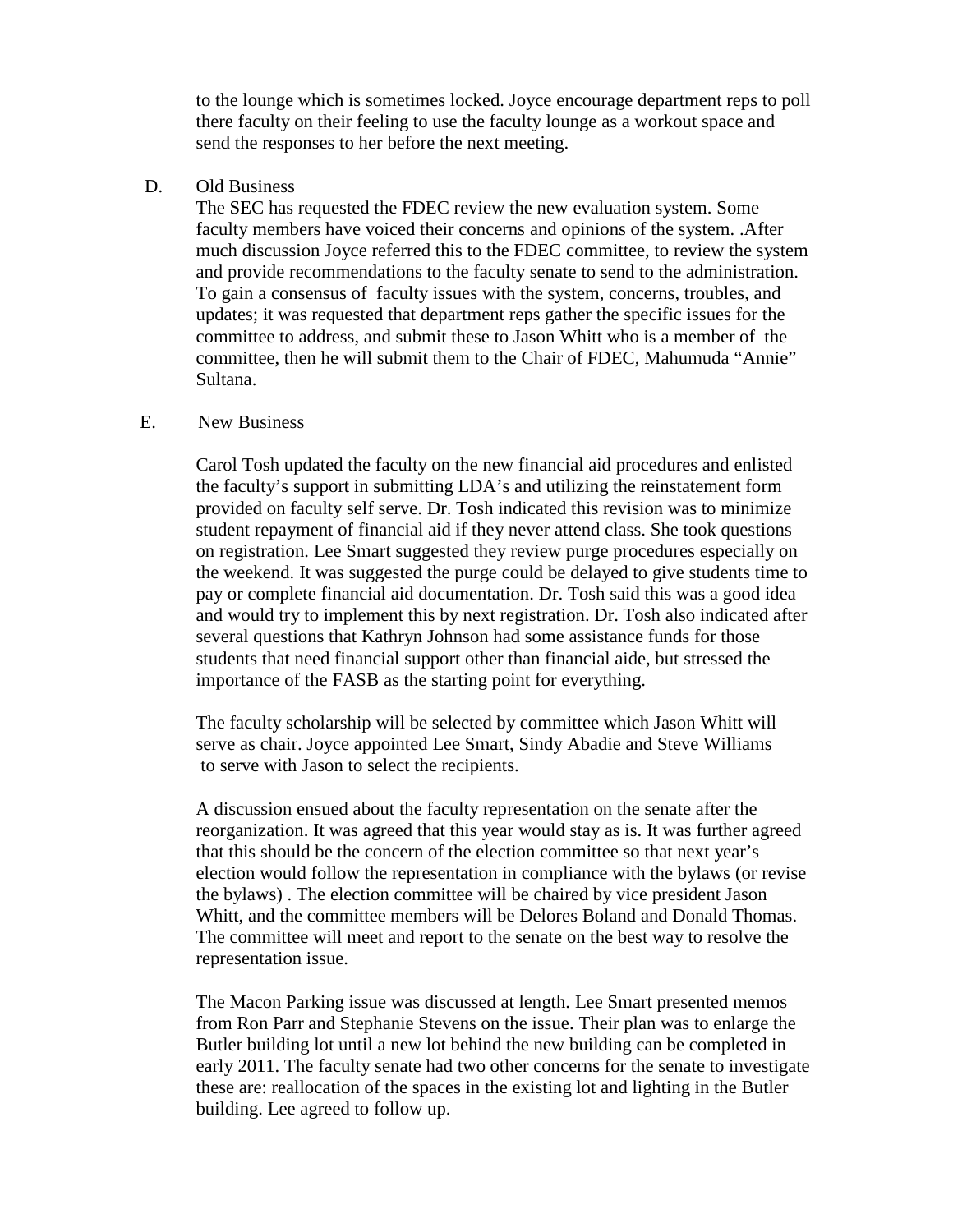The next meeting will be in the on the Union campus. Dr. Essex and Dr. Bassett will be our guest. Make all faculty aware they are welcome to come.

The meeting was adjourned at 4:15 PM.

# **2010-2011 Senate**

**President: Joyce Johnson [jdjohnson7@southwest.tn.edu](mailto:jdjohnson7@southwest.tn.edu) 6057** 

# **Division Senators**

| <b>Division Senators of Arts and Sciences - Six Seats.</b><br>Language and Literature, Social and Behavioral Sciences, Mathematics, Natural |             |          |                                |      |  |
|---------------------------------------------------------------------------------------------------------------------------------------------|-------------|----------|--------------------------------|------|--|
| Sciences, and Communications & Graphic and Fine Arts                                                                                        |             |          |                                |      |  |
| <b>Senator</b>                                                                                                                              | <b>Term</b> | email    | <b>Department</b>              | Ext. |  |
| <b>Ron Gephardt</b>                                                                                                                         | $(09-11)$   | rgephart | Communications,                | 5159 |  |
|                                                                                                                                             |             |          | <b>Graphics &amp;Fine Arts</b> |      |  |
| <b>Ruthie Couch</b>                                                                                                                         | $(09-11)$   | jcouch   | <b>Mathematics</b>             | 4608 |  |
| <b>Michael Scott</b>                                                                                                                        | $(09-11)$   | mscott   | Communications,                | 4535 |  |
|                                                                                                                                             |             |          | <b>Graphics and Fine Arts</b>  |      |  |
| Rosie Taylor                                                                                                                                | $(10-12)$   | rdtaylor | <b>Natural Sciences</b>        |      |  |
| <b>Steve Haley</b>                                                                                                                          | $(10-12)$   | shaley   | Social and Behavioral          | 5635 |  |
|                                                                                                                                             |             |          | Sciences                       |      |  |
|                                                                                                                                             |             |          |                                |      |  |
|                                                                                                                                             |             |          |                                |      |  |
| <b>Bill Turner</b>                                                                                                                          | $(09-11)$   | wturner  | <b>Mathematics</b>             | 4254 |  |

|                        |             | <b>Division Senators of Career Studies - Five Seats.</b> |                                                           |      |
|------------------------|-------------|----------------------------------------------------------|-----------------------------------------------------------|------|
|                        |             |                                                          | Business, Technologies, Education, Allied Health, Nursing |      |
| <b>Senator</b>         | <b>Term</b> | email                                                    | <b>Department</b>                                         | Ext. |
| <b>Joan McGrory</b>    | $(09-11)$   | <i>imcgrory</i>                                          | <b>Business</b>                                           | 4485 |
| Ravi Mehra             | $(10-12)$   | rmehra                                                   | <b>Business</b>                                           |      |
| Lee Smart              | $(10-12)$   | <i>lsmart</i>                                            | <b>Business</b>                                           | 5076 |
| <b>Arnitria Taylor</b> | $(09-11)$   | ahawkins                                                 | <b>Technologies</b>                                       | 4735 |
| Sindy Abadie           | $(10-12)$   | csabadie                                                 | <b>Business</b>                                           | 6021 |
|                        |             |                                                          |                                                           |      |
|                        |             |                                                          |                                                           |      |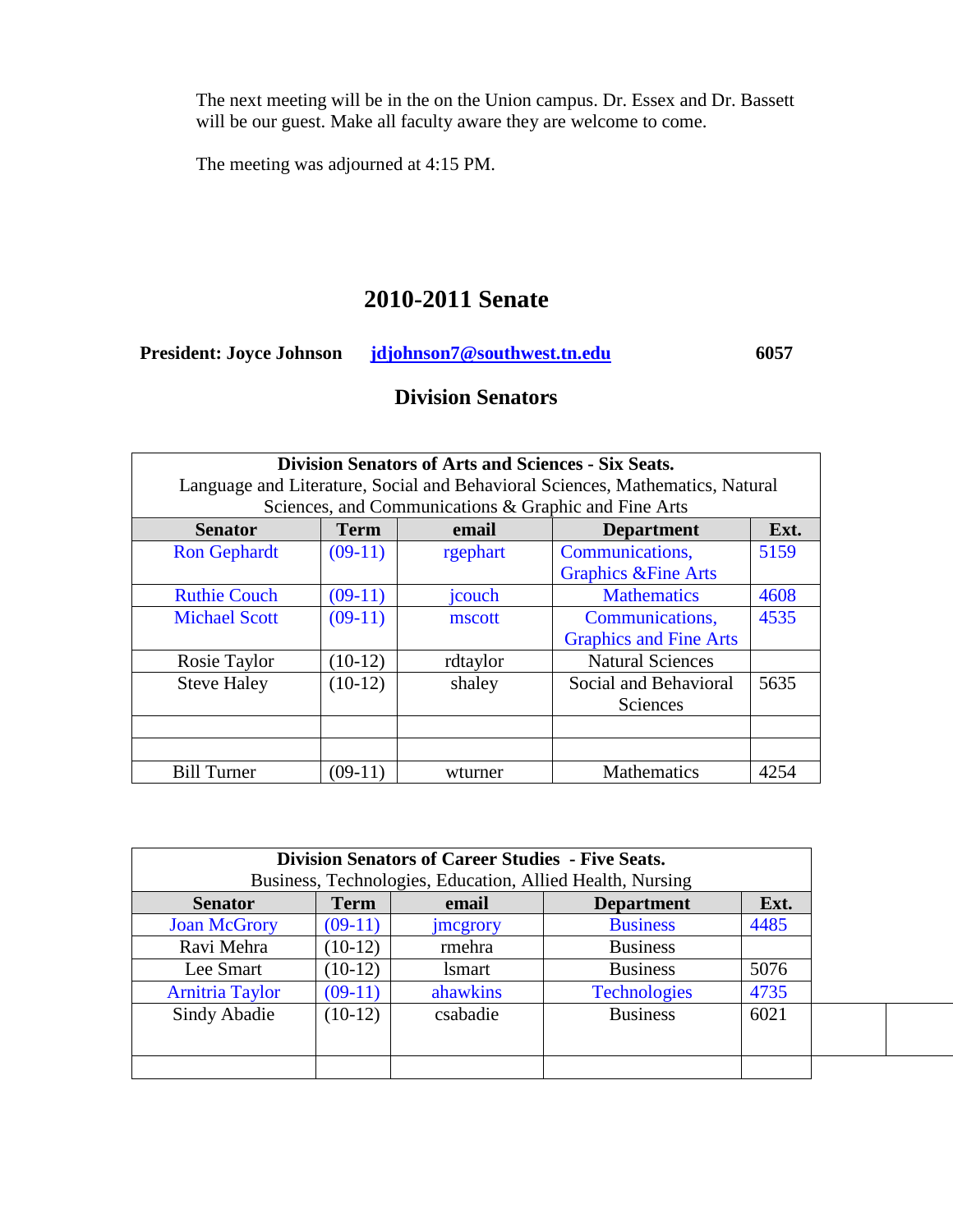# **Department Senators:**

## **Division: Business, Career Studies & Technology**

### **Departments:**

- Business
- Technologies
- Nursing
- Allied Health
- Education

| <b>Senator</b>           | <b>Term</b> | email       | <b>Department</b>    | Ext. |
|--------------------------|-------------|-------------|----------------------|------|
| <b>Leslie Peeples</b>    | $(09-11)$   | lpeeples    | <b>Technologies</b>  | 4006 |
| <b>Mahnaz Ghaffarian</b> | $(09-11)$   | mghaffarian | <b>Business</b>      | 5509 |
| <b>Stephen Williams</b>  | $(09-11)$   | sfwilliams  | <b>Technologies</b>  | 4989 |
| <b>Dale Railston</b>     | $(09-11)$   | drailston   | <b>Technologies</b>  | 4160 |
| <b>Ladonna Young</b>     | $(10-12)$   |             | <b>Education</b>     |      |
| Delores Boland           | $(10-12)$   |             | <b>Allied Health</b> |      |
| Pam Jones                | $(09-11)$   | Pljones7    | <b>Nursing</b>       | 5439 |
|                          |             |             |                      |      |

### **Division: Liberal Studies & Education**

### **Departments**:

- Languages, and Literature
- Communication and Graphic and Fines Arts
- Social & Behavioral Science
- Mathematics
- Natural Science

| <b>Senator</b>         | <b>Term</b> | email      | <b>Department</b>      | Ext. |
|------------------------|-------------|------------|------------------------|------|
| <b>William Weppner</b> | $(09-11)$   | wweppner   | <b>Mathematics</b>     | 5524 |
| Donald Thomas          | $10-12)$    | dlthomas   | <b>Natural Science</b> |      |
| Jesse Lipford          | $(10-12)$   | jlipford   | Social and Behavioral  |      |
|                        |             |            | Sciences               |      |
| <b>John Prichard</b>   | $(09-11)$   | jpritchard | Languages & Literature | 5645 |